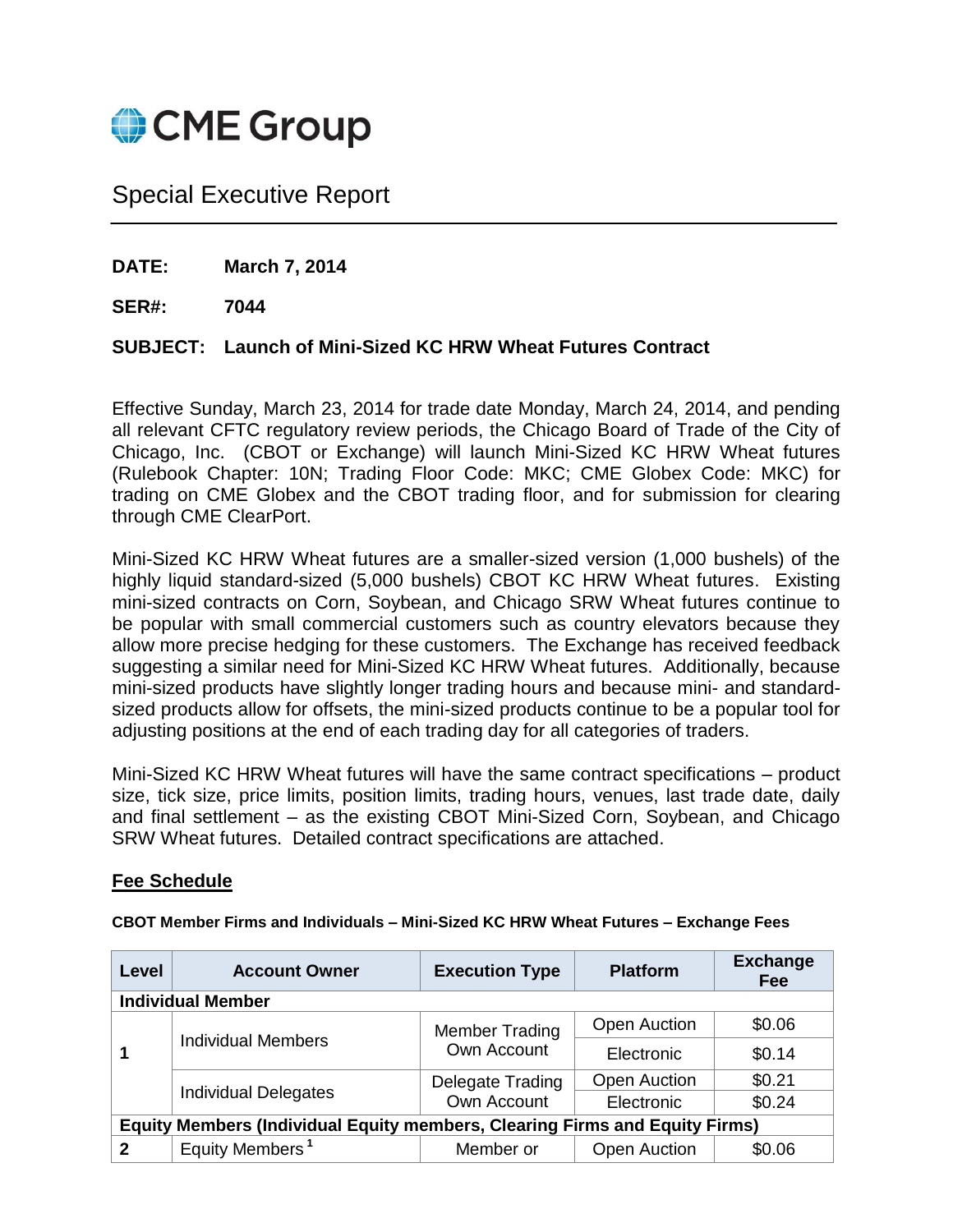|  |                                                           | Delegate                  | Electronic          | \$0.14 |
|--|-----------------------------------------------------------|---------------------------|---------------------|--------|
|  | Equity Members <sup>1</sup>                               | Non Member                | <b>Open Auction</b> | N/A    |
|  |                                                           |                           | Electronic          | \$0.40 |
|  | Rule 106.S. Family of Funds<br><b>Equity Member Firms</b> | Member,                   | <b>Open Auction</b> | \$0.06 |
|  |                                                           | Delegate or Non<br>Member | Electronic          | \$0.40 |

*1 Clearing Closely Held Corporate Members & Sole Proprietors, Rule 106.J. Equity Closely Held Corporate Members & Rule 106.I. Affiliate Equity Member Firms, Individual Equity Members (other member/delegate executing), Clearing FCMs, Rule 106.J. Equity FCMs, Clearing Corporate Members, Rule 106.J. Equity Corporate Members & Rule 106.I. Affiliate Equity Member Firm (Affiliate of Clearing FCM, Clearing Corporate Member or Rule 106.J Equity FCM or Equity Corporate Member), Rule 106.I. Affiliate Membership Umbrella - Qualified Affiliate - Unlimited Number of Affiliates*

*(Execution Not a Factor in Membership Types Below)*

| Leve                                     | <b>Account Owner</b>                                                                                                                                    | <b>Platform</b>     | <b>Exchange</b><br><b>Fee</b> |  |  |  |  |
|------------------------------------------|---------------------------------------------------------------------------------------------------------------------------------------------------------|---------------------|-------------------------------|--|--|--|--|
|                                          | Trading Members (Individual Non-Equity Members and Non-Equity Member Firms)                                                                             |                     |                               |  |  |  |  |
|                                          | Individual Non-Equity Members (other                                                                                                                    | <b>Open Auction</b> | \$0.20                        |  |  |  |  |
|                                          | member/delegate executing); Rule 106.H. Corporate<br>Trading Firms; Rule 106.H. Trading FCMs; & Rule<br>106.I. Affiliate Trading Member Firms           | Electronic          | \$0.60                        |  |  |  |  |
| 3                                        | Individual Delegates (Other Member or Delegate                                                                                                          | <b>Open Auction</b> | \$0.35                        |  |  |  |  |
|                                          | executing the trade) & Rule 106.I. Affiliate Trading<br><b>Member Firms</b>                                                                             | Electronic          | \$0.75                        |  |  |  |  |
|                                          |                                                                                                                                                         | <b>Open Auction</b> | \$0.20                        |  |  |  |  |
|                                          | Rule 106.S. Family of Funds Equity Member Firms                                                                                                         | Electronic          | \$0.60                        |  |  |  |  |
| <b>Electronic Corporate Member Firms</b> |                                                                                                                                                         |                     |                               |  |  |  |  |
| 4                                        | <b>Electronic Corporate Members</b>                                                                                                                     | Electronic          | \$0.75                        |  |  |  |  |
| <b>Non Members</b>                       |                                                                                                                                                         |                     |                               |  |  |  |  |
|                                          | International Incentive Program & International<br>Volume Incentive Program (IVIP) Participants                                                         | Electronic          | \$0.75                        |  |  |  |  |
| 5                                        | Asian Incentive Program; Latin American Bank<br>Incentive Program, Latin American Fund Manager<br>Incentive Program & Central Bank Incentive<br>Program | Electronic          | \$0.75                        |  |  |  |  |
|                                          |                                                                                                                                                         | <b>Open Auction</b> | \$0.43                        |  |  |  |  |
|                                          | Non Members                                                                                                                                             | Electronic          | \$0.97                        |  |  |  |  |

## **CBOT RATE TEMPLATE CONTINUED**

| <b>Other CBOT Processing Fees</b>                                                            | Rate                        |
|----------------------------------------------------------------------------------------------|-----------------------------|
| Ex-Pit Surcharges - EFPs                                                                     | \$0.75                      |
| Ex-Pit Surcharges - EFRs                                                                     | \$1.25                      |
| Ex-Pit Surcharges - Block and Block Spread                                                   | \$0.75                      |
| <b>Fungibility &amp; Directed Fungibility Surcharge</b><br>(currently applies to Dow and Ag) | \$0.00                      |
| <b>Exchange Fees for Non Trades</b><br>Member/Delegate/KC HRW Incentive<br>Program/NonMbr    | \$0.05/\$0.20/\$0.25/\$0.50 |
| <b>Facilitation Fee</b>                                                                      | \$0.20                      |
| <b>Expired Options</b>                                                                       | \$0.05                      |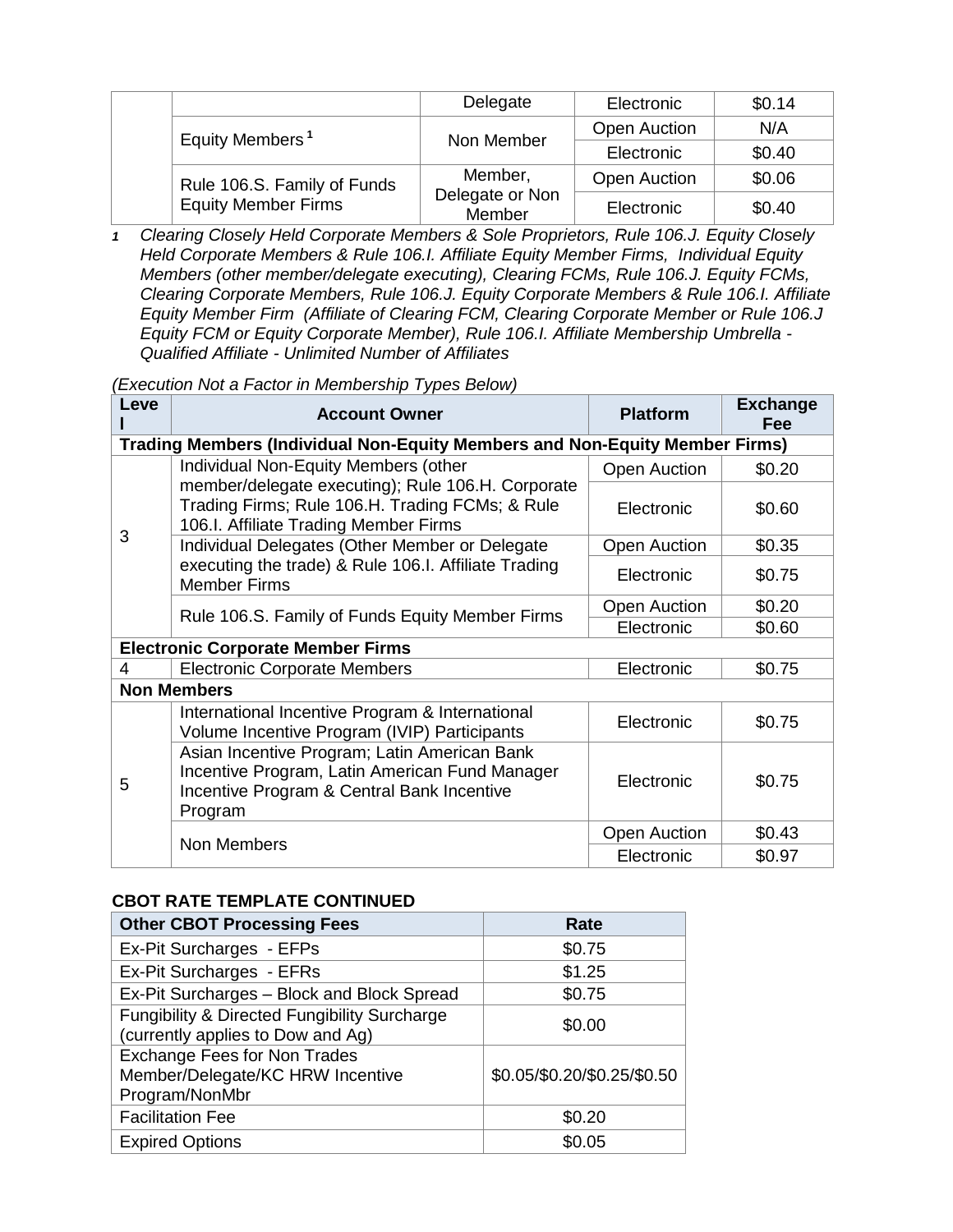| Clearing Fees <sup>2</sup>                                                                         | \$0.06        |
|----------------------------------------------------------------------------------------------------|---------------|
| <b>Position Adjustments /Position Transfers</b>                                                    | \$0.10        |
| Exercise/Assignment Surcharge                                                                      | \$0.05        |
| Future from Exercise and Assignment<br>Surcharge                                                   | \$0.05        |
| Brokerage Fees - with discretion<br>106F within / 106D or106F outside                              | \$0.00/\$0.15 |
| Brokerage Fees - KC HRW Eligible<br>Participant Individual or Individual Assignee                  | n/a           |
| Brokerage Fees - without discretion<br>Mbr or 106F within / 106D, 106F outside, or<br><b>CMECE</b> | \$0.04/\$0.17 |

**<sup>2</sup>**Clearing Fee - Contracts Cleared (including give-ups, OTC, EFPs, EFSs & EFRs, and Blocks)

| <b>CBOT Transaction Fees Schedule for KC HRW Incentive Program</b> | <b>Mini-Sized HRW</b><br><b>Wheat Futures</b>                                          |           |                                                                          |                     |                     |
|--------------------------------------------------------------------|----------------------------------------------------------------------------------------|-----------|--------------------------------------------------------------------------|---------------------|---------------------|
| Level                                                              | <b>Account Owner</b>                                                                   |           | <b>Trading Right of</b><br><b>Individual Executing</b><br>the Trade      | <b>Platform</b>     | <b>Exchange Fee</b> |
|                                                                    | <b>Individual Eligible Participants</b>                                                |           |                                                                          |                     |                     |
|                                                                    | Individual Eligible                                                                    |           | Eligible Participant                                                     | <b>Open Auction</b> | \$0.11              |
| $\mathbf 1$                                                        | Participants                                                                           |           | <b>Trading Own</b><br>Account                                            | Electronic          | \$0.19              |
|                                                                    | Individual Assignee                                                                    |           | Assignee Trading                                                         | <b>Open Auction</b> | \$0.26              |
|                                                                    |                                                                                        |           | Own Account                                                              | Electronic          | \$0.29              |
| <b>Level</b>                                                       | <b>Account Owner</b>                                                                   |           | <b>Execution Type</b>                                                    | <b>Platform</b>     | <b>Exchange Fee</b> |
|                                                                    | Non-Individual Eligible Participants (also includes Individual Participants/Assignee)  |           |                                                                          |                     |                     |
| Non-Individual Eligible                                            |                                                                                        |           | <b>Open Auction</b>                                                      |                     | \$0.25              |
|                                                                    | Participant                                                                            |           | Any                                                                      | Electronic          | \$0.65              |
| 3                                                                  | Individual Eligible<br>Participants (when<br>another individual<br>executes the trade) |           | Any (trades<br>executed by any                                           | <b>Open Auction</b> | \$0.25              |
|                                                                    |                                                                                        |           | other individual that<br>is not the Account<br>Owner)                    | Electronic          | \$0.65              |
|                                                                    |                                                                                        |           | Any (trades                                                              | <b>Open Auction</b> | \$0.40              |
|                                                                    | Individual Assignee (when<br>another individual<br>executes the trade)                 |           | executed by any<br>other individual that<br>is not the Account<br>Owner) | Electronic          | \$0.80              |
|                                                                    |                                                                                        |           | <b>Mini-Sized</b>                                                        |                     |                     |
|                                                                    |                                                                                        |           | <b>Hard Red Winter Wheat</b><br><b>Futures</b>                           |                     |                     |
| <b>Fee Program Eligibility</b>                                     |                                                                                        |           | (inclusion/exclusion)                                                    |                     |                     |
| CBOT Ag Back Month Program                                         |                                                                                        | Exclusion |                                                                          |                     |                     |
| CBOT Ag Volume Discount Program                                    |                                                                                        | Exclusion |                                                                          |                     |                     |
| (General and Market Marker)                                        |                                                                                        |           |                                                                          |                     |                     |
| <b>CBOT Fee Cap</b>                                                |                                                                                        | Inclusion |                                                                          |                     |                     |
| Other Ag Market Maker/                                             |                                                                                        | Exclusion |                                                                          |                     |                     |
| <b>Targeted Participant Programs</b>                               |                                                                                        |           |                                                                          |                     |                     |
| <b>NTIP</b>                                                        |                                                                                        |           | Inclusion                                                                |                     |                     |
| <b>IVIP</b>                                                        |                                                                                        |           | Inclusion                                                                |                     |                     |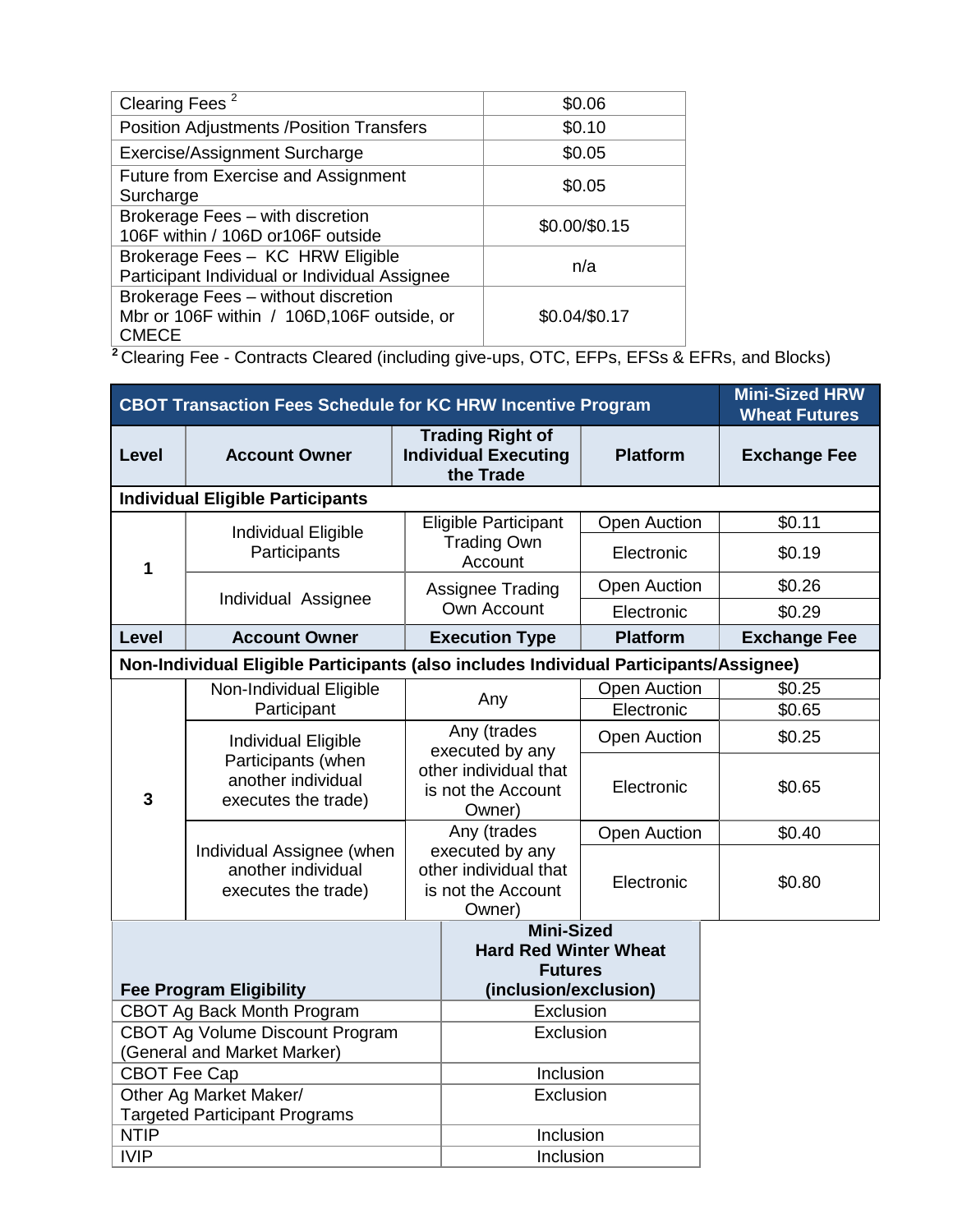Inquiries regarding the aforementioned may be directed to:

# **Business Line Management**

| <b>Susan Sutherland</b>                 | Susan.Sutherland@cmegroup.com | $(312)$ 930-2325 |  |  |  |
|-----------------------------------------|-------------------------------|------------------|--|--|--|
| <b>Research and Product Development</b> |                               |                  |  |  |  |
| <b>Fred Seamon</b>                      | Fred.Seamon@cmegroup.com      | $(312)$ 634-1587 |  |  |  |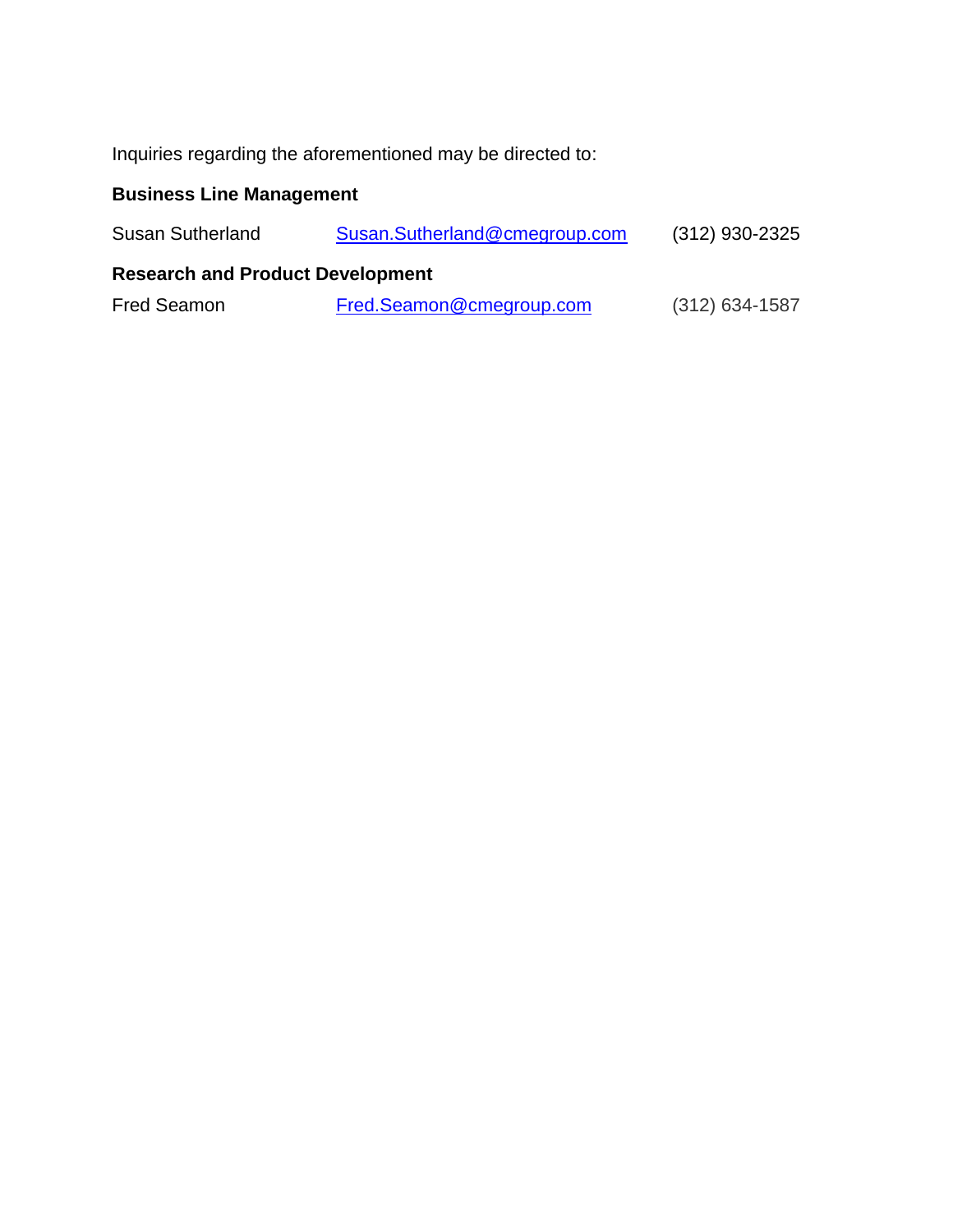#### **KC HRW Wheat Calendar Spread Options: Consecutive**

| <b>Contract Size</b>            | 1,000 bushels                                                                                                                                                                                                                                                                                                                                                                                                                                                                  |                                               |  |  |
|---------------------------------|--------------------------------------------------------------------------------------------------------------------------------------------------------------------------------------------------------------------------------------------------------------------------------------------------------------------------------------------------------------------------------------------------------------------------------------------------------------------------------|-----------------------------------------------|--|--|
| Tick Size (Minimum Fluctuation) | 1/8 of one cent per bushel (\$1.25 per contract)                                                                                                                                                                                                                                                                                                                                                                                                                               |                                               |  |  |
| Pricing Unit                    | Cents per bushel                                                                                                                                                                                                                                                                                                                                                                                                                                                               |                                               |  |  |
| <b>Contract Months</b>          | July, September, December, March, May                                                                                                                                                                                                                                                                                                                                                                                                                                          |                                               |  |  |
| First Listed Month at Launch    | May 2014                                                                                                                                                                                                                                                                                                                                                                                                                                                                       |                                               |  |  |
| Daily Price Limit               | Consistent with standard-sized KC HRW Wheat futures                                                                                                                                                                                                                                                                                                                                                                                                                            |                                               |  |  |
| Delivery Premiums/Discounts     | Deliveries in satisfaction of mini-sized KC HRW Wheat futures contracts may be made by electronic warehouse<br>depository receipt created by the Exchange from registered warehouse receipts issued by a regular elevator at any of the<br>locations prescribed by Rule 14N06 at the following prescribed premiums/discounts (differentials):                                                                                                                                  |                                               |  |  |
|                                 | Kansas City, Missouri/Kansas contract price; Wichita, Kansas at six cents (6¢) per bushel under contract price;<br>Hutchinson, Kansas at nine cents (9¢) per bushel under contract price; Salina/Abilene, Kansas at twelve cents (12¢) per<br>bushel under contract price.                                                                                                                                                                                                     |                                               |  |  |
| <b>Last Trade Date</b>          | Business day prior to the 15 <sup>th</sup> calendar day of the contract month.                                                                                                                                                                                                                                                                                                                                                                                                 |                                               |  |  |
| Last Delivery Day               | Last business day of the contract month                                                                                                                                                                                                                                                                                                                                                                                                                                        |                                               |  |  |
| <b>Contract Offsets</b>         | With the consent of the account controller, a clearing member may offset and liquidate long mini-sized futures positions<br>against short full-sized futures positions, or short mini-sized futures positions against long full-sized futures positions,<br>held in the same account in the ratios of 5 mini-sized contracts to 1 full-sized contract                                                                                                                          |                                               |  |  |
| <b>Position Limits</b>          | 600 standard-sized futures-equivalent contracts net long or net short in the spot month; 12,000 standard-sized futures-<br>equivalent contracts net long or net short in any single contract month excluding the spot month; 12,000 standard-sized<br>futures-equivalent contracts net long or net short in all months combined.<br>Refer to Rule 559 for requirements concerning the aggregation of positions and allowable exemptions from the specified<br>position limits. |                                               |  |  |
| Trading Hours                   | CME Globex (Electronic Platform)                                                                                                                                                                                                                                                                                                                                                                                                                                               | Sunday – Friday, 7:00 p.m. – 7:45 a.m. CT and |  |  |
|                                 |                                                                                                                                                                                                                                                                                                                                                                                                                                                                                | Monday - Friday, 8:30 a.m. - 1:45 p.m. CT     |  |  |
|                                 | Open Outcry (Trading Floor)                                                                                                                                                                                                                                                                                                                                                                                                                                                    | Monday - Friday, 8:30 a.m. - 1:45 p.m. CT     |  |  |
| Ticker Symbol                   | <b>CME Globex: MKC</b>                                                                                                                                                                                                                                                                                                                                                                                                                                                         |                                               |  |  |
|                                 | Open Outcry: MKC                                                                                                                                                                                                                                                                                                                                                                                                                                                               |                                               |  |  |
| <b>Exchange Rule</b>            | This contract is listed with, and subject to, the rules and regulations of CBOT.                                                                                                                                                                                                                                                                                                                                                                                               |                                               |  |  |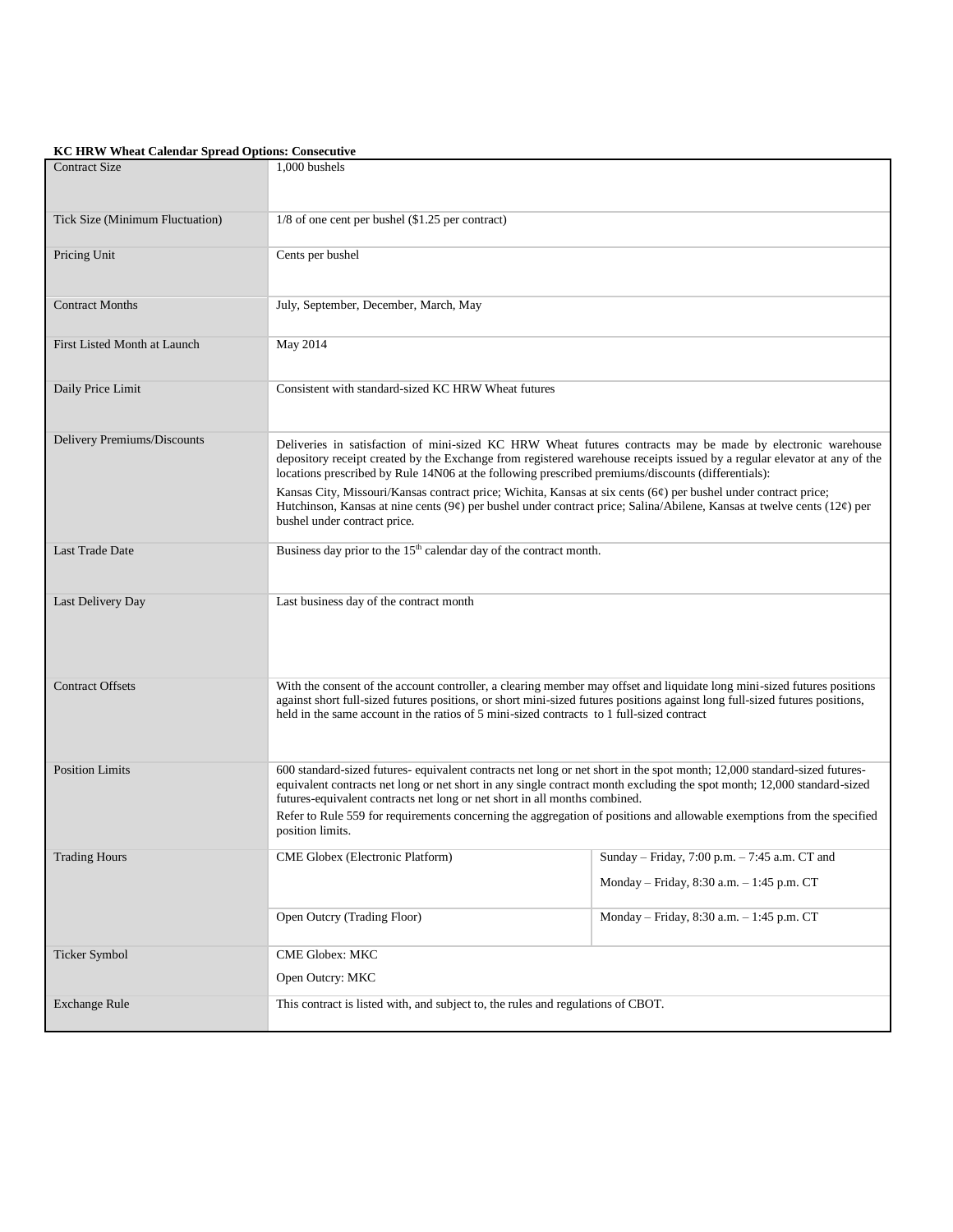## **Chapter 14N Mini-Sized KC HRW Wheat Futures**

### **14N00. SCOPE OF CHAPTER**

This chapter is limited in application to futures trading of Mini-Sized KC HRW Wheat. The procedures for trading, clearing, inspection, delivery and settlement, and any other matters not specifically covered herein or in Chapters 7 and 14H shall be governed by the general rules of the Exchange.

### **14N01. CONTRACT SPECIFICATIONS**

Each futures contract shall be for 1,000 bushels of:

No. 1 Hard Red Winter wheat with eleven percent (11%) protein level or higher deliverable at one and one-half cents (1.5¢) per bushel over contract price.

No. 2 Hard Red Winter wheat with eleven percent (11%) protein level or higher deliverable at contract price.

All above grades are deliverable at protein levels equal to or greater than ten and one-half percent (10.5%) but less than eleven percent (11%) at a ten cent (10 $\phi$ ) per bushel discount to contract price. Protein levels of less than ten and one-half percent (10.5%) are not deliverable on the contract.

Every delivery of Mini-Sized KC HRW wheat may be made up of the authorized grades for shipment from eligible regular facilities provided that no lot delivered shall contain less than 1,000 bushels of any one grade in any one facility.

## **14N02. TRADING SPECIFICATIONS**

Trading in Mini-Sized KC HRW Wheat futures is regularly conducted in five months – July, September, December, March and May. The number of months open for trading at a given time shall be determined by the Exchange.

## **14N02.A. Trading Schedule**

The hours for trading of Mini-Sized KC HRW Wheat futures shall be determined by the Exchange. On the last day of trading in an expiring future, the close of the expiring future shall begin at 12 o'clock noon and trading shall be permitted thereafter for a period not to exceed one minute. Quotations made during this one minute period shall constitute the close.

## **14N02.B. Trading Unit**

The unit of trading shall be 1,000 bushels of wheat.

#### **14N02.C. Price Increments**

The minimum fluctuation for Mini-Sized KC HRW Wheat futures shall be 1/8 cent per bushel (\$1.25 per contract), including spreads.

#### **14N02.D. Daily Price Limits**

Daily price limits for Mini-Sized KC HRW Wheat futures are the same as those for standard-sized KC HRW Wheat futures on the same day.

#### **14N02.E. Position Limits, Exemptions, Position Accountability and Reportable Levels**

The applicable position limits and/or accountability levels, in addition to the reportable levels, are set forth in the Position Limit, Position Accountability and Reportable Level Table in the Interpretations & Special Notices Section of Chapter 5.

A Person seeking an exemption from position limits for bona fide commercial purposes shall apply to the Market Regulation Department on forms provided by the Exchange, and the Market Regulation Department may grant qualified exemptions in its sole discretion.

Refer to Rule 559 for requirements concerning the aggregation of positions and allowable exemptions from the specified position limits.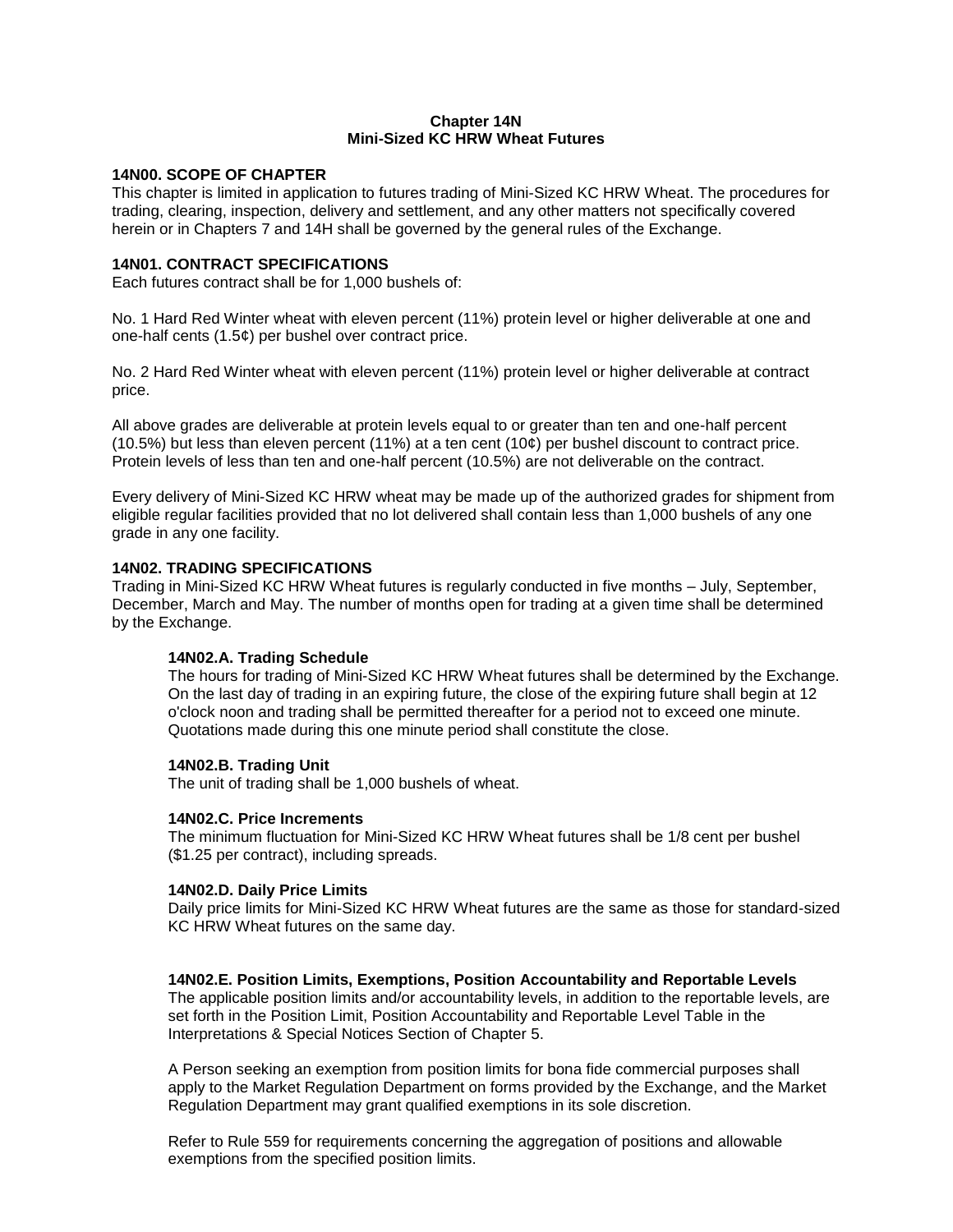In calculating a Spot Month position in Mini-Sized KC HRW Wheat, the number of contracts against which delivery notices have been stopped (issued) during that delivery month minus the number of contracts against which delivery notices have been issued (stopped) during that delivery month shall be added to that Spot Month's long (short) futures position. As an example, if a person goes into a Spot Month with the maximum position of six hundred (600) net long equivalent full-sized contracts and takes delivery of warehouse receipts in satisfaction of five hundred (500) of such long equivalent full-sized contracts and does not establish a short position in that same Spot Month for purposes of redelivering such warehouse receipts, such person may not have a Spot Month futures position in excess of one hundred (100) net long equivalent fullsized contracts.

## **14N02.F. Termination of Trading**

No trades in Mini-Sized KC HRW Wheat futures deliverable in the current month shall be made after the business day preceding the 15th calendar day of that month, except that outstanding futures contracts for such delivery may be liquidated by means of a bona fide Exchange of Futures for Related Position.

## **14N03. SETTLEMENT PRICES**

Settlement prices of Mini-Sized KC HRW Wheat futures contracts shall be set equal to the settlement prices of the corresponding contracts in the primary KC HRW Wheat futures market. Where a particular contract has opened on the Exchange for which the primary market has established no settlement price, the Clearing House shall set a settlement price consistent with the spread relationships of other contracts; provided, however, that if the contract is not subject to daily price fluctuation limits then the settlement prices shall be set at the fair market value of the contract at the close of trading.

## **14N04. GRADES / GRADE DIFFERENTIALS**

A Mini-Sized KC HRW Wheat futures contract for the sale of wheat shall be performed on the basis of United States origin only upon written request by a taker of delivery at the time load-out instructions are submitted.

No. 1 Hard Red Winter wheat with eleven percent (11%) protein level or higher deliverable at one and one-half cents (1.5¢) per bushel over contract price.

No. 2 Hard Red Winter wheat with eleven percent (11%) protein level or higher deliverable at contract price.

All above grades are deliverable at protein levels equal to or greater than ten and one-half percent  $(10.5%)$  but less than eleven percent  $(11%)$  at a ten cent  $(10¢)$  per bushel discount to contract price. Protein levels of less than ten and one-half percent (10.5%) are not deliverable on the contract.

Electronic warehouse receipts delivered in satisfaction of full-sized KC HRW Wheat futures contracts to the Clearing House and registered with the Exchange, must indicate thereon, if wheat, maximum of thirteen and one-half percent (13.5%) moisture.

Electronic warehouse receipts delivered in satisfaction of futures contracts to the Clearing House and registered with the Exchange must indicate thereon, for wheat, a maximum of ten (10) IDK (indicating no more than 10 insect damaged kernels per 100 grams). As of the effective date of this rule, any electronic warehouse receipts previously issued and outstanding (that do not indicate thereon a maximum of 10 IDK) shall be subject to the 10 IDK restriction of this rule.

## **14N05. LOCATION DIFFERENTIALS**

Deliveries in satisfaction of Mini-Sized KC HRW Wheat futures contracts may be made by electronic warehouse depository receipt created by the Exchange from registered warehouse receipts issued by a regular elevator at any of the locations prescribed by Rule 14N06 at the following prescribed premiums/discounts (differentials):

Kansas City, Missouri/Kansas contract price; Wichita, Kansas at six cents (6¢) per bushel under contract price; Hutchinson, Kansas at nine cents (9¢) per bushel under contract price; Salina/Abilene, Kansas at twelve cents (12¢) per bushel under contract price.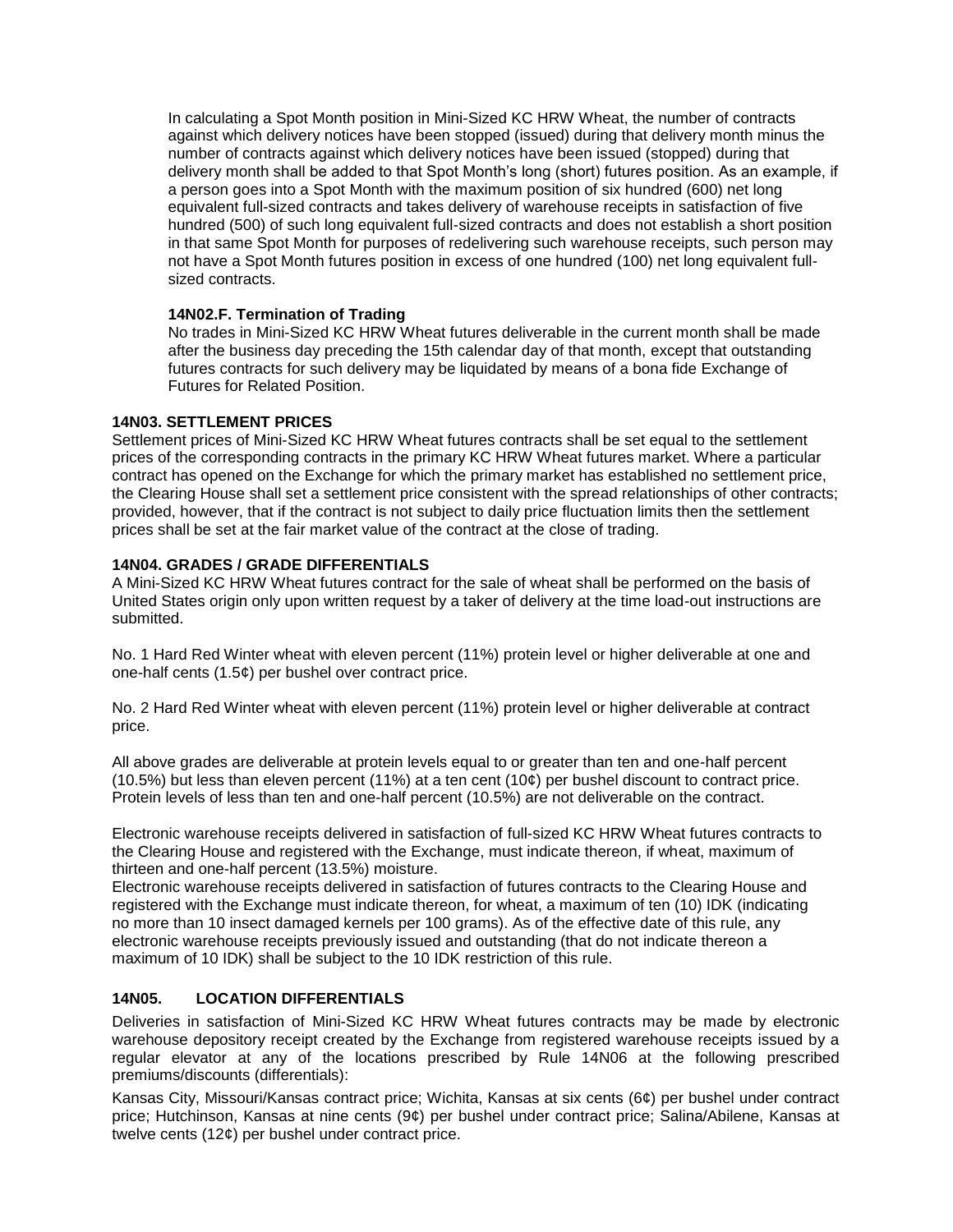## **14N06. DELIVERY POINTS**

Regular elevators or warehouses shall be located in the switching limits of:

- 1.) Kansas City, Missouri/Kansas,
- 2.) Hutchinson, Kansas,
- 3.) Salina/Abilene, Kansas, or
- 4.) Wichita, Kansas.

## **14N07. DELIVERIES BY MINI-SIZED KC HRW WHEAT WAREHOUSE DEPOSITORY RECEIPTS AND DELIVERY PAYMENT**

Deliveries of Mini-Sized KC HRW Wheat shall be made by delivery of Mini-Sized KC HRW Wheat Warehouse Depository Receipts created by the Exchange from KC HRW Wheat Warehouse Receipts issued by facilities designated by the Exchange as regular to issue warehouse receipts for KC HRW Wheat, through the Clearing House. In order to effect a valid delivery, each Depository Receipt must be properly endorsed by the holder making the delivery, and transfer as specified above constitutes endorsement. Such endorsement shall constitute a warranty of the genuineness of the Depository Receipts and of good title thereto, but shall not constitute a guaranty, by an endorser, of performance by the warehouseman. Such endorsement shall also constitute a representation that all storage charges have been paid on the commodity covered by the Depository Receipts, in accordance with Rule 14N10.

Deliveries for Mini-Sized KC HRW Wheat futures contracts will be restricted to multiples of five (5) Mini-Sized KC HRW Wheat futures contracts on all days on which deliveries may take place with the exception of the last intent day. On the last intent day, there will be no restriction on the delivery Quantity. Mini-sized KC HRW Wheat Warehouse Depository Receipts may not be cancelled for load-out. Upon the return of five (5) mini-sized KC HRW Wheat Warehouse Depository Receipts to the Exchange, a registered KC HRW Wheat Warehouse Receipt will be delivered by the Exchange to the holder of the five (5) Mini-Sized KC HRW Wheat Warehouse Depository Receipts, utilizing the Clearing House electronic delivery system.

(Refer to Rule 713., Delivery Procedures.)

## **14N10. STORAGE CHARGES**

No Mini-Sized KC HRW Wheat electronic Warehouse Depository Receipts covering grain in store shall be valid for delivery on futures contracts unless the storage and insurance charges set forth in this Rule (but not load-out fee) on such grain have been paid up to the first calendar day of each contract delivery month (whether or not such depository receipts will be delivered in satisfaction of futures contracts) and such payment endorsed on the electronic warehouse depository receipt. Such endorsement may be made, at the option of the holder, by the regular warehouse issuing the receipt or Exchange staff upon payment to the Exchange Secretary as agent of the warehouse company. Unpaid accumulated storage and insurance charges and the load-out fee shall be assumed by the buyer. Failure to pay the storage and insurance charges by the business day preceding the first calendar day of each contract delivery month shall be deemed a violation subject to the disciplinary procedures set forth in Chapter 4 of the Rules.

On all deliveries by regular electronic Warehouse Depository Receipts, the deliverer (seller) shall allow storage and insurance charges accrued to date of delivery.

Under the authority of Rule 14H16.G, the maximum storage and insurance charge for regular elevators on grain delivered on futures contracts is established at \$.00197 per bushel per day from December 1 to June 30, and \$.00296 per bushel per day from July 1 to November 30.